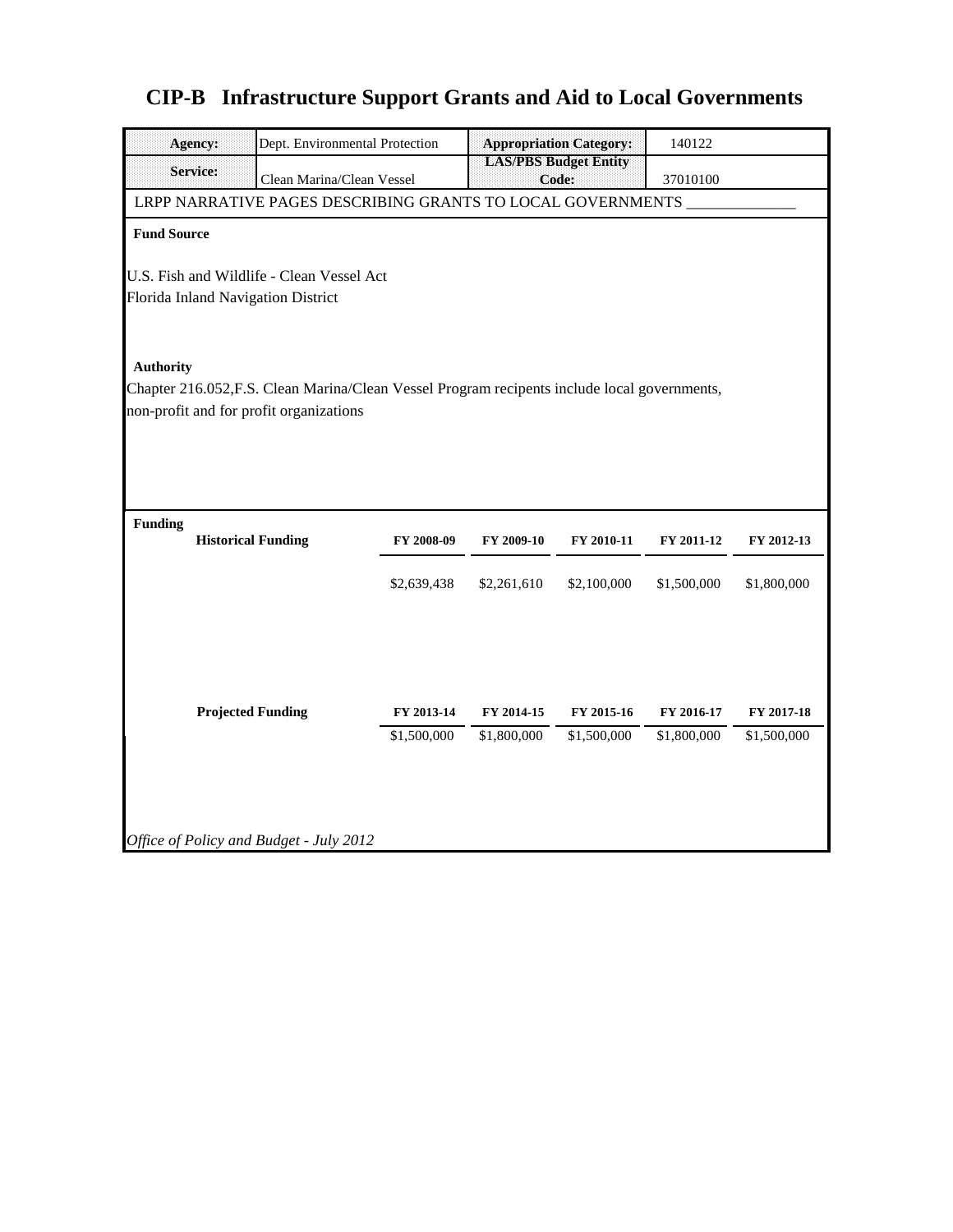|                    | <b>Agency:</b>                                       |                                                             | <b>Appropriation Category:</b><br>Dept. Environmental Protection |             |                                       |             |             |  |  |
|--------------------|------------------------------------------------------|-------------------------------------------------------------|------------------------------------------------------------------|-------------|---------------------------------------|-------------|-------------|--|--|
|                    | <b>Service:</b>                                      | Florida Coastal Zone Management                             |                                                                  |             | <b>LAS/PBS Budget Entity</b><br>Code: | 37010100    |             |  |  |
|                    |                                                      | LRPP NARRATIVE PAGES DESCRIBING GRANTS TO LOCAL GOVERNMENTS |                                                                  |             |                                       |             |             |  |  |
| <b>Fund Source</b> |                                                      |                                                             |                                                                  |             |                                       |             |             |  |  |
|                    | <b>Federal Grants Trust Fund</b>                     |                                                             |                                                                  |             |                                       |             |             |  |  |
|                    | Florida Coastal Zone Management Program CFDA# 11.419 |                                                             |                                                                  |             |                                       |             |             |  |  |
| <b>Authority</b>   |                                                      |                                                             |                                                                  |             |                                       |             |             |  |  |
| Chapter 380 F.S.   |                                                      |                                                             |                                                                  |             |                                       |             |             |  |  |
|                    |                                                      |                                                             |                                                                  |             |                                       |             |             |  |  |
|                    |                                                      |                                                             |                                                                  |             |                                       |             |             |  |  |
|                    |                                                      |                                                             |                                                                  |             |                                       |             |             |  |  |
|                    |                                                      |                                                             |                                                                  |             |                                       |             |             |  |  |
| <b>Funding</b>     | <b>Historical Funding</b>                            |                                                             | FY 2008-09                                                       | FY 2009-10  | FY 2010-11                            | FY 2011-12  | FY 2012-13  |  |  |
|                    |                                                      |                                                             |                                                                  |             |                                       |             |             |  |  |
|                    |                                                      |                                                             | \$2,200,000                                                      | \$2,200,000 | \$2,200,000                           | \$2,200,000 | \$1,091,630 |  |  |
|                    |                                                      |                                                             |                                                                  |             |                                       |             |             |  |  |
|                    |                                                      |                                                             |                                                                  |             |                                       |             |             |  |  |
|                    |                                                      |                                                             |                                                                  |             |                                       |             |             |  |  |
|                    | <b>Projected Funding</b>                             |                                                             | FY 2013-14                                                       | FY 2014-15  | FY 2015-16                            | FY 2016-17  | FY 2017-18  |  |  |
|                    |                                                      |                                                             | \$958,000                                                        | \$1,200,000 | \$1,250,000                           | \$1,300,000 | \$1,350,000 |  |  |
|                    |                                                      |                                                             |                                                                  |             |                                       |             |             |  |  |
|                    |                                                      |                                                             |                                                                  |             |                                       |             |             |  |  |
|                    |                                                      |                                                             |                                                                  |             |                                       |             |             |  |  |
|                    |                                                      | Office of Policy and Budget - July 2012                     |                                                                  |             |                                       |             |             |  |  |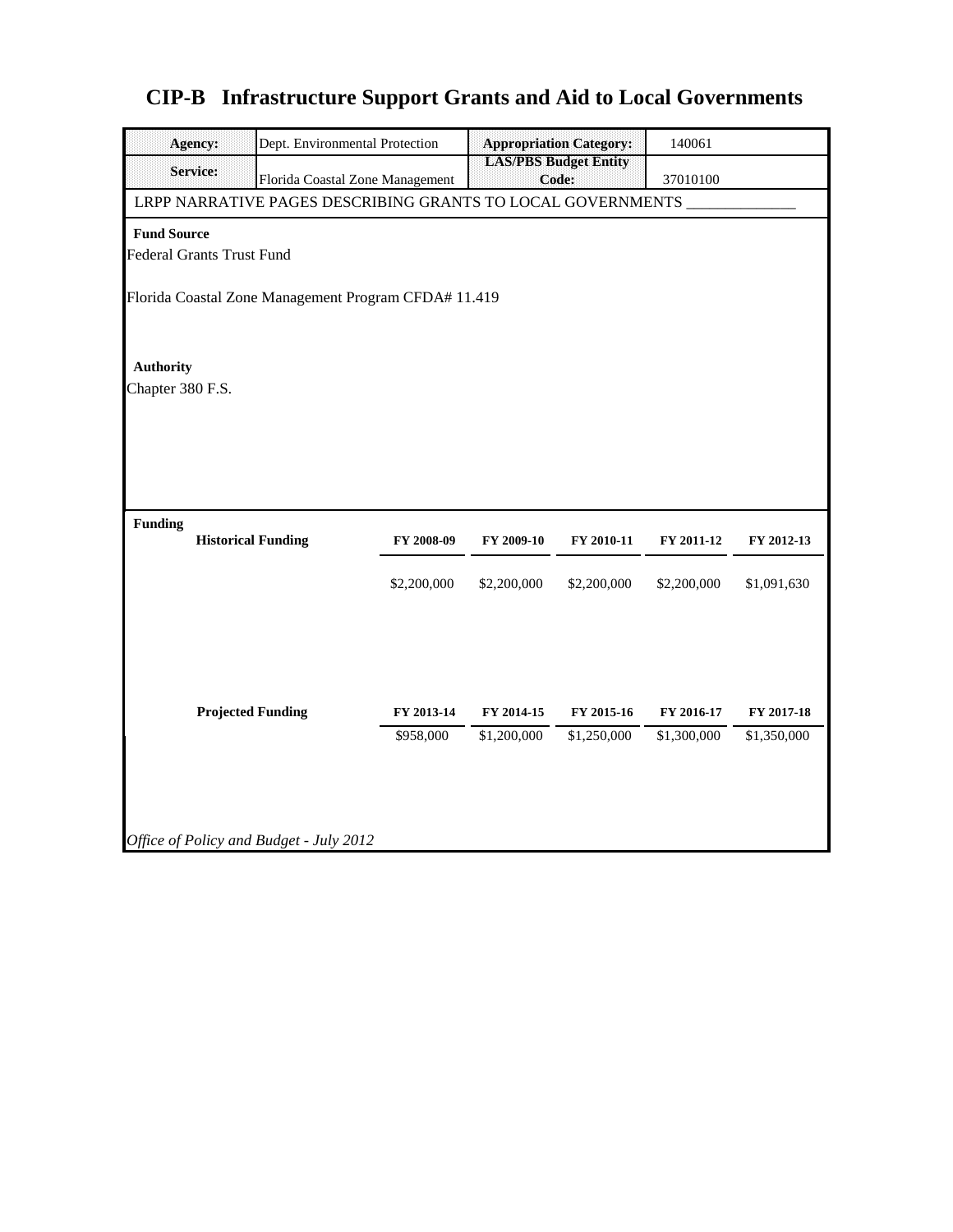| <b>Agency:</b>                          |                                                                                                            |      | <b>Environmental Protection</b>                          |                              | <b>Appropriation Category:</b> | 141117     |            |  |  |
|-----------------------------------------|------------------------------------------------------------------------------------------------------------|------|----------------------------------------------------------|------------------------------|--------------------------------|------------|------------|--|--|
| Service:                                |                                                                                                            |      |                                                          | <b>LAS/PBS Budget Entity</b> |                                |            |            |  |  |
|                                         |                                                                                                            |      | Water Policy & Ecosystems Restoratio                     | Code:                        |                                | 37200100   |            |  |  |
|                                         | LRPP NARRATIVE PAGES DESCRIBING GRANTS TO LOCAL GOVERNMENTS                                                |      |                                                          |                              |                                |            |            |  |  |
|                                         | Fund Source: State Funds and Bond Proceeds; 2221 - Save Our Everglades Trust Fund & 2000 - General Revenue |      |                                                          |                              |                                |            |            |  |  |
|                                         |                                                                                                            |      |                                                          |                              |                                |            |            |  |  |
|                                         |                                                                                                            |      |                                                          |                              |                                |            |            |  |  |
|                                         |                                                                                                            |      |                                                          |                              |                                |            |            |  |  |
|                                         |                                                                                                            |      |                                                          |                              |                                |            |            |  |  |
|                                         |                                                                                                            |      |                                                          |                              |                                |            |            |  |  |
| <b>Authority:</b>                       |                                                                                                            |      | Sections 215.619, 373.470, and 373.472, Florida Statutes |                              |                                |            |            |  |  |
|                                         |                                                                                                            |      |                                                          |                              |                                |            |            |  |  |
|                                         |                                                                                                            |      |                                                          |                              |                                |            |            |  |  |
|                                         |                                                                                                            |      |                                                          |                              |                                |            |            |  |  |
|                                         |                                                                                                            |      |                                                          |                              |                                |            |            |  |  |
|                                         |                                                                                                            |      |                                                          |                              |                                |            |            |  |  |
|                                         |                                                                                                            |      |                                                          |                              |                                |            |            |  |  |
| <b>Funding</b>                          | <b>Historical Funding</b>                                                                                  |      | FY 2008-09                                               | FY 2009-10                   | FY 2010-11                     | FY 2011-12 | FY 2012-13 |  |  |
|                                         |                                                                                                            |      |                                                          |                              |                                |            |            |  |  |
| Save Our Everglades Trust Fu            |                                                                                                            | 2221 | 65,000,000                                               | 50,000,000                   | 10,000,000                     | 19,955,500 | 20,000,000 |  |  |
|                                         |                                                                                                            |      |                                                          |                              |                                |            |            |  |  |
| <b>General Revenue</b>                  |                                                                                                            | 1000 |                                                          |                              | 40,000,000                     |            | 10,000,000 |  |  |
|                                         |                                                                                                            |      |                                                          |                              |                                | 9,500,000  |            |  |  |
|                                         |                                                                                                            |      |                                                          |                              |                                |            |            |  |  |
|                                         |                                                                                                            |      |                                                          |                              |                                |            |            |  |  |
|                                         | <b>Projected Funding</b>                                                                                   |      | FY 2013-14                                               | FY 2014-15                   | FY 2015-16                     | FY 2016-17 | FY 2017-18 |  |  |
|                                         |                                                                                                            |      | \$50,000,000                                             | 50,000,000                   | 50,000,000                     | 50,000,000 | 50,000,000 |  |  |
| Save Our Everglades Trust Fu            |                                                                                                            | 2221 |                                                          |                              |                                |            |            |  |  |
|                                         |                                                                                                            |      |                                                          |                              |                                |            |            |  |  |
|                                         |                                                                                                            |      |                                                          |                              |                                |            |            |  |  |
|                                         |                                                                                                            |      |                                                          |                              |                                |            |            |  |  |
|                                         |                                                                                                            |      |                                                          |                              |                                |            |            |  |  |
| Office of Policy and Budget - July 2012 |                                                                                                            |      |                                                          |                              |                                |            |            |  |  |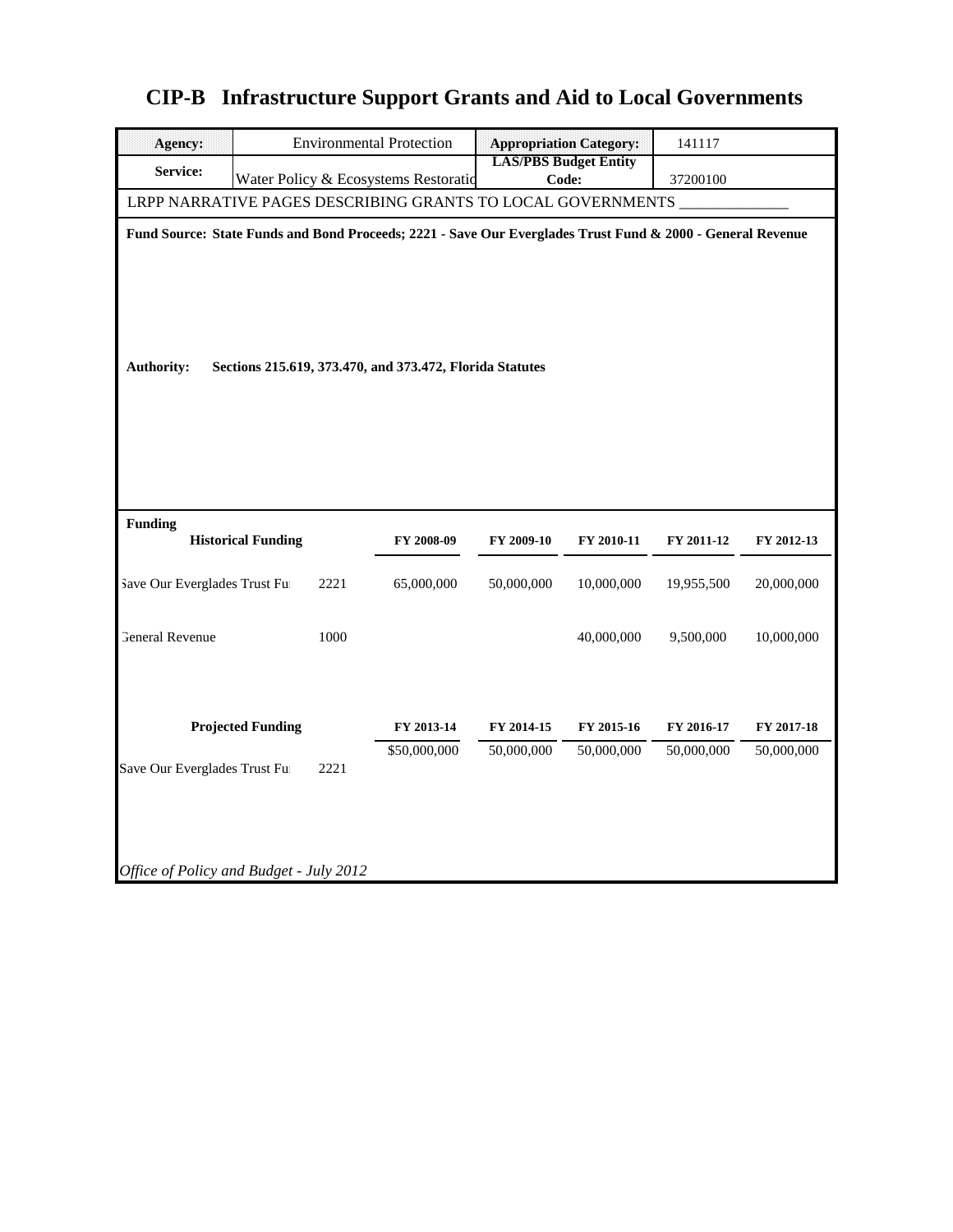| <b>Agency:</b>                                                                                                                                                       | <b>Environmental Protection</b>                             |            | <b>Appropriation Category:</b>        |            | 140124     |            |  |
|----------------------------------------------------------------------------------------------------------------------------------------------------------------------|-------------------------------------------------------------|------------|---------------------------------------|------------|------------|------------|--|
| Service:                                                                                                                                                             | Water Policy & Ecosystems Restoratio                        |            | <b>LAS/PBS Budget Entity</b><br>Code: |            | 37200100   |            |  |
|                                                                                                                                                                      | LRPP NARRATIVE PAGES DESCRIBING GRANTS TO LOCAL GOVERNMENTS |            |                                       |            |            |            |  |
| Fund Source: Documentary Stamp Tax: 2776 - Water Management Lands Trust Fund<br><b>Authority:</b><br>Sections 201.15, 373.129, 373.430, and 373.59, Florida Statutes |                                                             |            |                                       |            |            |            |  |
| <b>Funding</b>                                                                                                                                                       | <b>Historical Funding</b>                                   | FY 2008-09 | FY 2009-10                            | FY 2010-11 | FY 2011-12 | FY 2012-13 |  |
| Water Management Land<br><b>Trust Fund</b>                                                                                                                           | 2776                                                        | 59,000,000 | 18,300,000                            | 18,300,000 | 15,863,535 | 15,863,535 |  |
|                                                                                                                                                                      | <b>Projected Funding</b>                                    | FY 2013-14 | FY 2014-15                            | FY 2015-16 | FY 2016-17 | FY 2017-18 |  |
| Water Management Land<br>Trust Fund                                                                                                                                  | 2776                                                        | 15,863,535 | 15,863,535                            | 15,863,535 | 15,863,535 | 15,863,535 |  |
|                                                                                                                                                                      | Office of Policy and Budget - July 2011                     |            |                                       |            |            |            |  |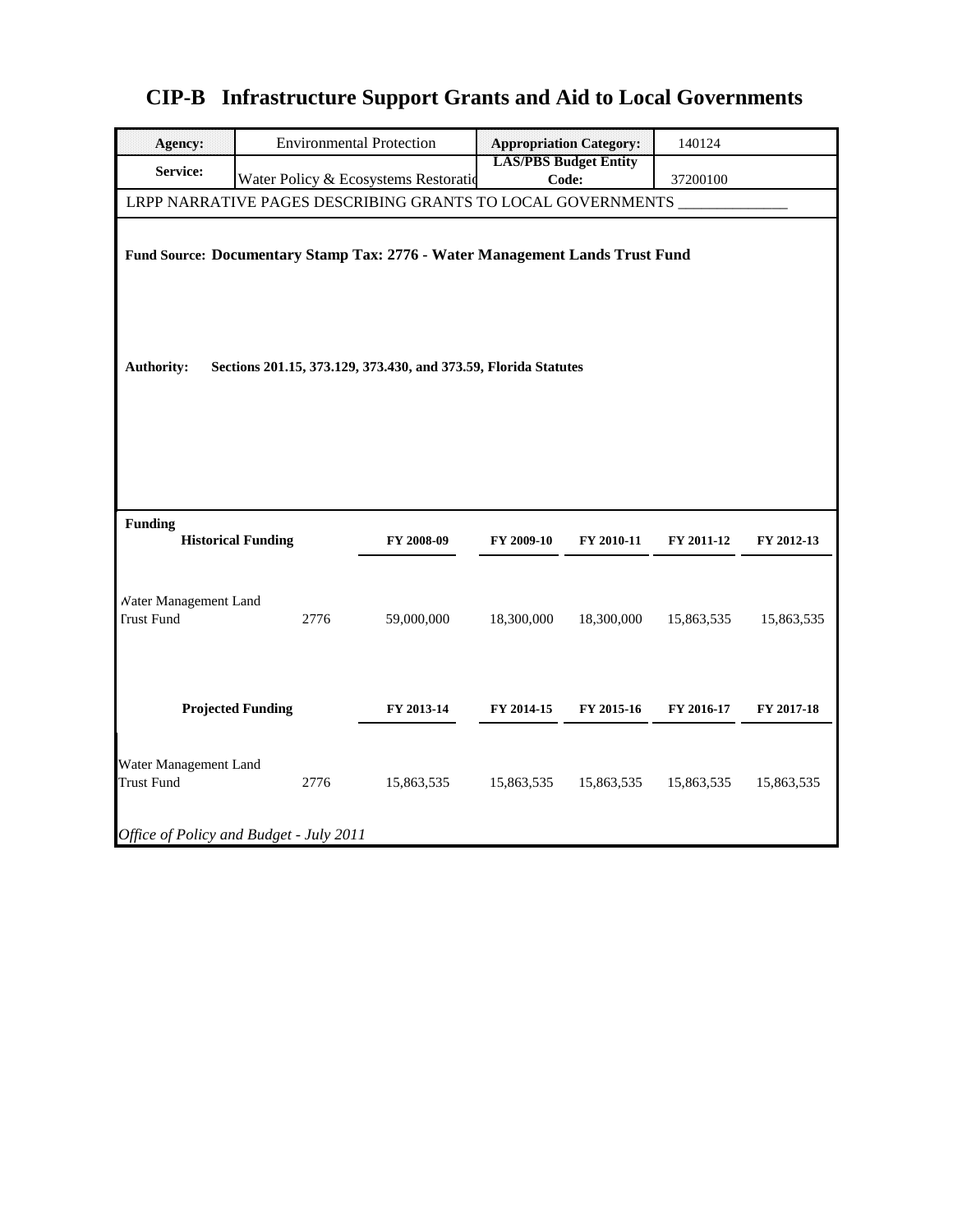| <b>Agency:</b>                          | <b>Environmental Protection</b>                             |                                   |                                                   | <b>Appropriation Category:</b> | 140076                   |                          |  |  |  |
|-----------------------------------------|-------------------------------------------------------------|-----------------------------------|---------------------------------------------------|--------------------------------|--------------------------|--------------------------|--|--|--|
| <b>Service:</b>                         |                                                             | Water Science & Laboratory Servic | <b>LAS/PBS Budget Entity</b><br>Code:<br>37300100 |                                |                          |                          |  |  |  |
|                                         | LRPP NARRATIVE PAGES DESCRIBING GRANTS TO LOCAL GOVERNMENTS |                                   |                                                   |                                |                          |                          |  |  |  |
| <b>Fund Source</b>                      |                                                             |                                   |                                                   |                                |                          |                          |  |  |  |
| Federal Grants Trust Fund (2261)        |                                                             |                                   |                                                   |                                |                          |                          |  |  |  |
|                                         | Water Quality Assurance Trust Fund (2780)                   |                                   |                                                   |                                |                          |                          |  |  |  |
|                                         |                                                             |                                   |                                                   |                                |                          |                          |  |  |  |
|                                         |                                                             |                                   |                                                   |                                |                          |                          |  |  |  |
| <b>Authority</b>                        | F.S. 403.1832                                               |                                   |                                                   |                                |                          |                          |  |  |  |
|                                         |                                                             |                                   |                                                   |                                |                          |                          |  |  |  |
|                                         |                                                             |                                   |                                                   |                                |                          |                          |  |  |  |
|                                         |                                                             |                                   |                                                   |                                |                          |                          |  |  |  |
|                                         |                                                             |                                   |                                                   |                                |                          |                          |  |  |  |
|                                         |                                                             |                                   |                                                   |                                |                          |                          |  |  |  |
| <b>Funding</b>                          |                                                             |                                   |                                                   |                                |                          |                          |  |  |  |
| <b>Historical Funding</b>               |                                                             | FY 2008-09                        | FY 2009-10                                        | FY 2010-11                     | FY 2011-12               | FY 2012-13               |  |  |  |
| 2261                                    |                                                             | 10,000,000                        | 10,000,000                                        | 10,000,000                     | 10,000,000               | 10,000,000               |  |  |  |
| 2780                                    |                                                             | 3,175,706                         | 1,000,000                                         | 2,410,000                      | 2,400,000                | 2,400,000                |  |  |  |
|                                         |                                                             |                                   |                                                   |                                |                          |                          |  |  |  |
|                                         |                                                             |                                   |                                                   |                                |                          |                          |  |  |  |
|                                         |                                                             |                                   |                                                   |                                |                          |                          |  |  |  |
|                                         |                                                             |                                   |                                                   |                                |                          |                          |  |  |  |
| <b>Projected Funding</b>                |                                                             | FY 2013-14<br>10,000,000          | FY 2014-15<br>10,000,000                          | FY 2015-16<br>10,000,000       | FY 2016-17<br>10,000,000 | FY 2017-18<br>10,000,000 |  |  |  |
|                                         |                                                             | 2,400,000                         | 2,400,000                                         | 2,400,000                      | 2,400,000                | 2,400,000                |  |  |  |
|                                         |                                                             |                                   |                                                   |                                |                          |                          |  |  |  |
|                                         |                                                             |                                   |                                                   |                                |                          |                          |  |  |  |
|                                         |                                                             |                                   |                                                   |                                |                          |                          |  |  |  |
| Office of Policy and Budget - July 2012 |                                                             |                                   |                                                   |                                |                          |                          |  |  |  |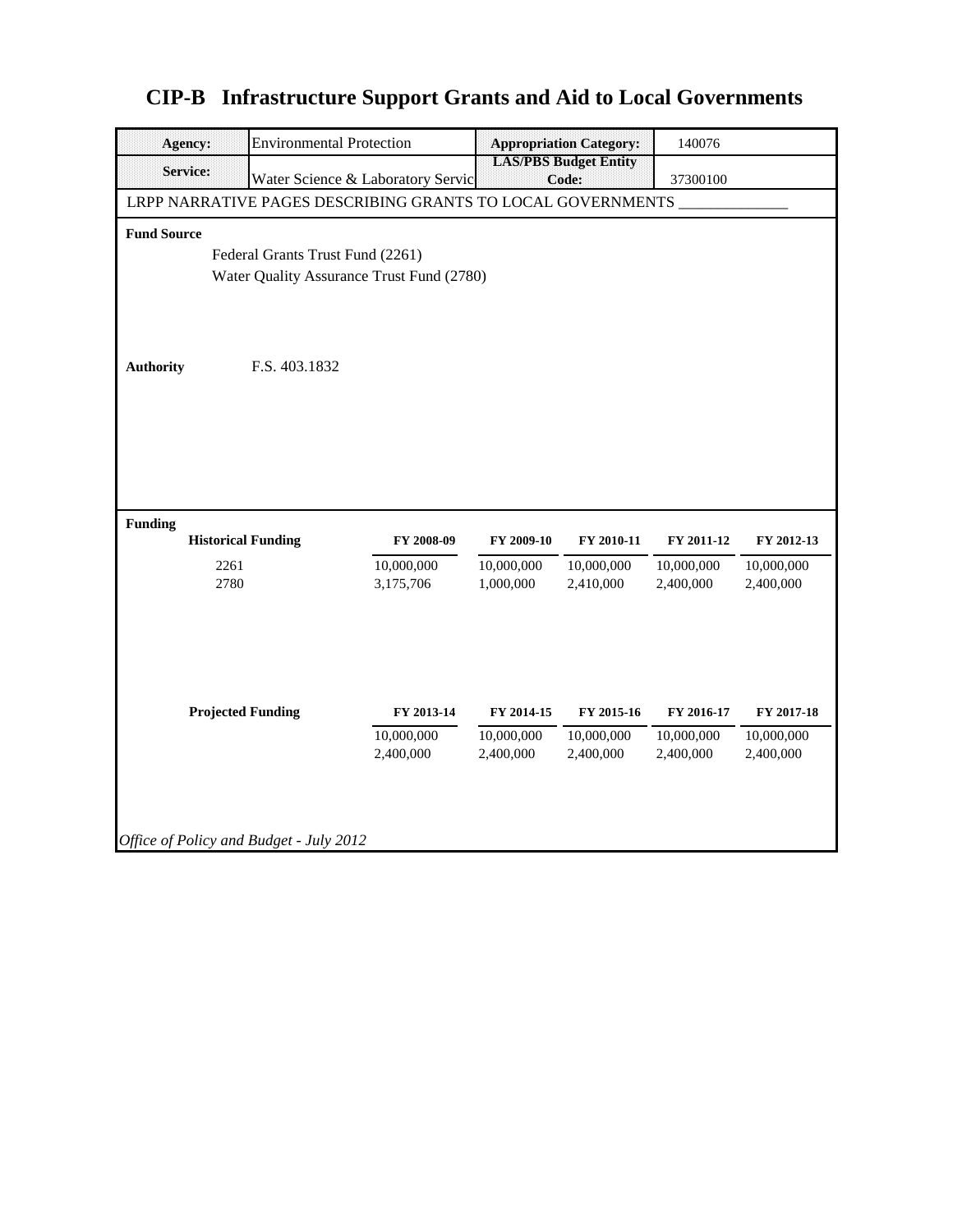| Agency:                                                                                                           | <b>Environmental Protection</b>             |                           |                           | <b>Appropriation Category:</b>        | 088964                    |                         |  |  |
|-------------------------------------------------------------------------------------------------------------------|---------------------------------------------|---------------------------|---------------------------|---------------------------------------|---------------------------|-------------------------|--|--|
| Service:                                                                                                          | Water Science & Laboratory Service          |                           |                           | <b>LAS/PBS Budget Entity</b><br>Code: | 37300100                  |                         |  |  |
| LRPP NARRATIVE PAGES DESCRIBING GRANTS TO LOCAL GOVERNMENTS                                                       |                                             |                           |                           |                                       |                           |                         |  |  |
| <b>Fund Source</b><br><b>Authority</b>                                                                            | Land Acquisition Trust Fund<br>F.S. 403.890 |                           |                           |                                       |                           |                         |  |  |
| <b>Funding</b><br><b>Historical Funding</b><br>FY 2008-09<br>FY 2009-10<br>FY 2010-11<br>FY 2011-12<br>FY 2012-13 |                                             |                           |                           |                                       |                           |                         |  |  |
| 2780<br>1000<br>2408<br>2423                                                                                      |                                             | \$17,429,490              | 500,000<br>500,000        | 6,250,000                             | 6,385,000                 | 7,892,250               |  |  |
| <b>Projected Funding</b>                                                                                          |                                             | FY 2013-14<br>\$9,385,000 | FY 2014-15<br>\$8,877,750 | FY 2015-16<br>6,385,000               | FY 2016-17<br>\$6,385,000 | FY 2017-18<br>6,385,000 |  |  |
| Office of Policy and Budget - July 2012                                                                           |                                             |                           |                           |                                       |                           |                         |  |  |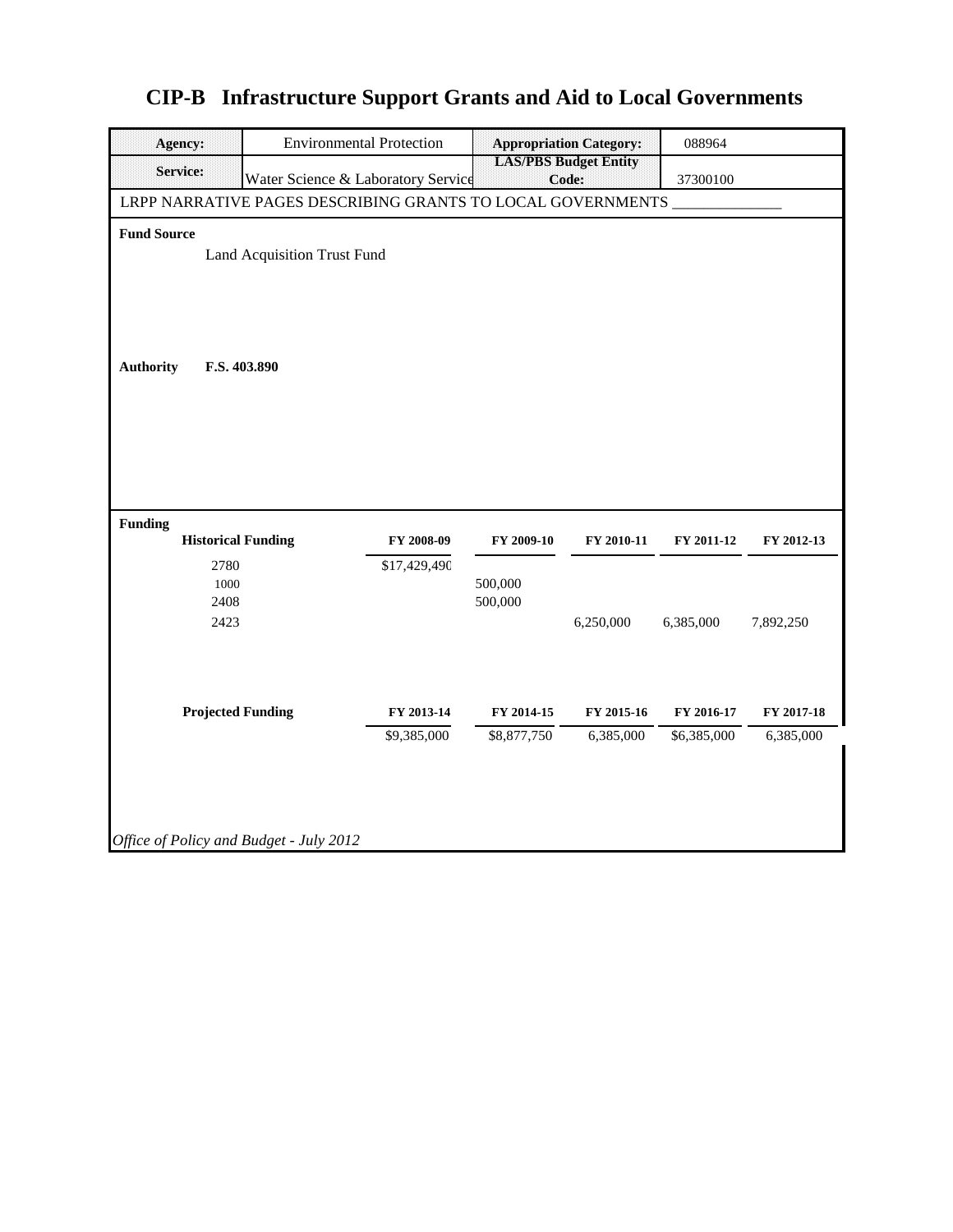| <b>Agency:</b>     | <b>Environmental Protection</b>                                  |              |                           | <b>Appropriation Category:</b>     | 140126       |                         |  |
|--------------------|------------------------------------------------------------------|--------------|---------------------------|------------------------------------|--------------|-------------------------|--|
| <b>Service:</b>    | <b>Beaches and Wetland Resources</b>                             |              |                           | <b>LAS/PBS Budget Entity Code:</b> | 37350100     |                         |  |
|                    | LRPP NARRATIVE PAGES DESCRIBING GRANTS TO LOCAL GOVERNMENTS      |              |                           |                                    |              |                         |  |
| <b>Fund Source</b> |                                                                  |              |                           |                                    |              |                         |  |
|                    | Ecosystem Management Trust Fund (2193)<br>General Revenue (1000) |              |                           |                                    |              |                         |  |
| <b>Authority</b>   | Chapter 161, Florida Statutes                                    |              |                           |                                    |              |                         |  |
|                    |                                                                  |              |                           |                                    |              |                         |  |
| <b>Funding</b>     | <b>Historical Funding</b>                                        | FY 2008-2009 | FY 2009-2010              | FY 2010-2011                       | FY 2011-2012 | FY 2012-2013            |  |
|                    | 2193<br>1000                                                     | 21,935,695   | 15,000,000                | 5,000,000<br>11,536,535            | 30,000,000   | 9,940,673<br>11,923,141 |  |
|                    | <b>Projected Funding</b>                                         |              | FY 2013-2014 FY 2014-2015 | FY 2015-2016                       | FY 2016-2017 | FY 2017-2018            |  |
|                    | 2193<br>1000                                                     | 25,000,000   | 25,000,000                | 25,000,000                         | 25,000,000   | 25,000,000              |  |
|                    |                                                                  |              |                           |                                    |              |                         |  |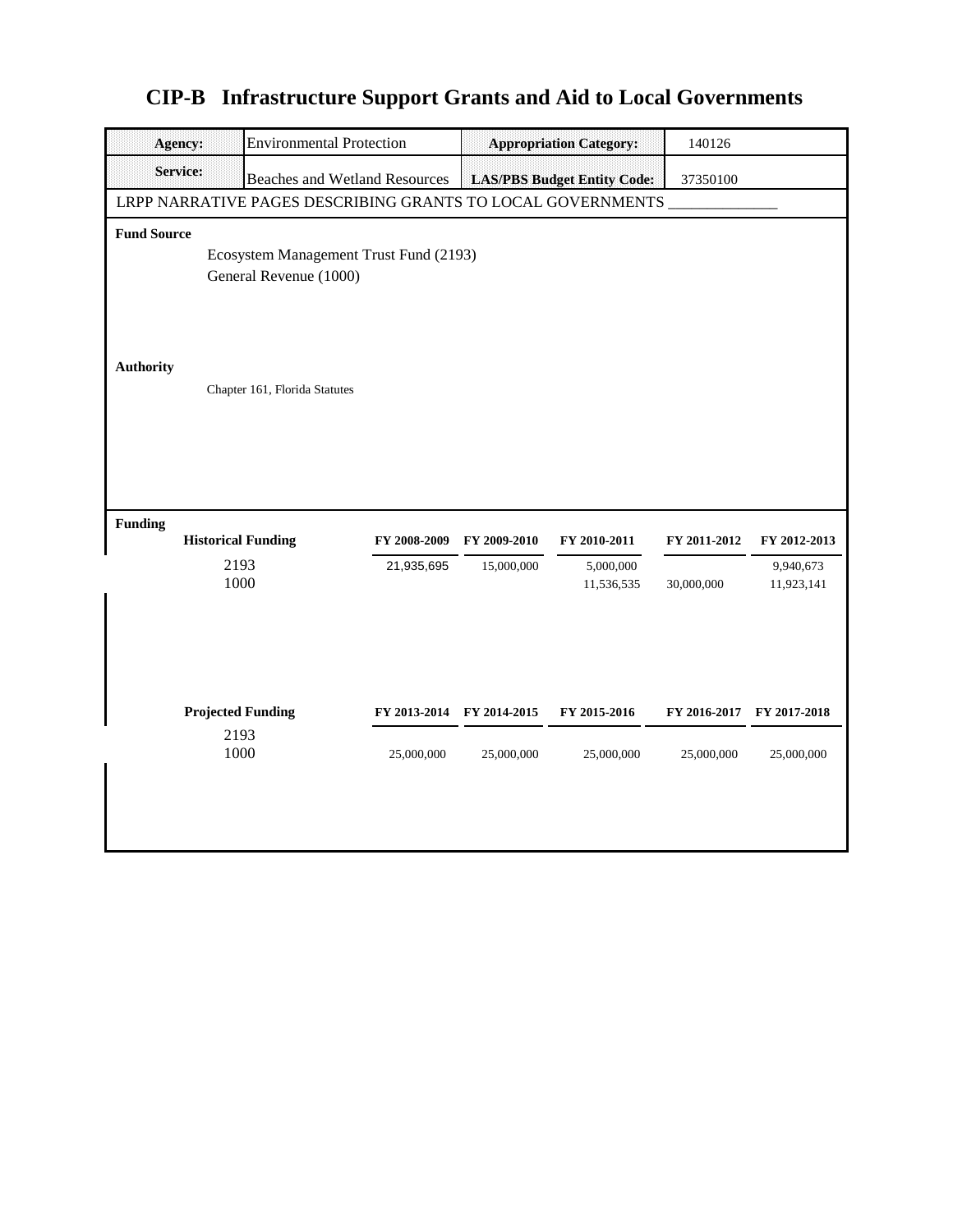| Agency:                                | <b>Environmental Protection</b><br><b>Appropriation Category:</b>   |                                                             |                         |                         |                                                   |                         | 080889                  |  |
|----------------------------------------|---------------------------------------------------------------------|-------------------------------------------------------------|-------------------------|-------------------------|---------------------------------------------------|-------------------------|-------------------------|--|
| <b>Service:</b>                        |                                                                     | <b>Water Resource</b><br><b>Protection/Restoration</b>      |                         |                         | <b>LAS/PBS Budget Entity</b><br>Code:<br>37350400 |                         |                         |  |
|                                        |                                                                     | LRPP NARRATIVE PAGES DESCRIBING GRANTS TO LOCAL GOVERNMENTS |                         |                         |                                                   |                         |                         |  |
| <b>Fund Source</b><br><b>Authority</b> | <b>Nonmandatory Lands Reclamation TF</b><br><b>Section 211.3103</b> |                                                             |                         |                         |                                                   |                         |                         |  |
| <b>Funding</b>                         |                                                                     | <b>Historical Funding</b>                                   | FY 2008-2009            |                         | FY 2009-2010 FY 2010-2011 FY 2011-2012            |                         | FY 2012-2013            |  |
|                                        | 2506                                                                |                                                             | 7,200,000               |                         |                                                   | 3,030,000               | $\boldsymbol{0}$        |  |
|                                        | 2506                                                                | <b>Projected Funding</b>                                    | FY 2013-14<br>3,000,000 | FY 2014-15<br>3,000,000 | FY 2015-16<br>3,000,000                           | FY 2016-17<br>3,000,000 | FY 2017-18<br>3,000,000 |  |
|                                        |                                                                     | Office of Policy and Budget - July 2011                     |                         |                         |                                                   |                         |                         |  |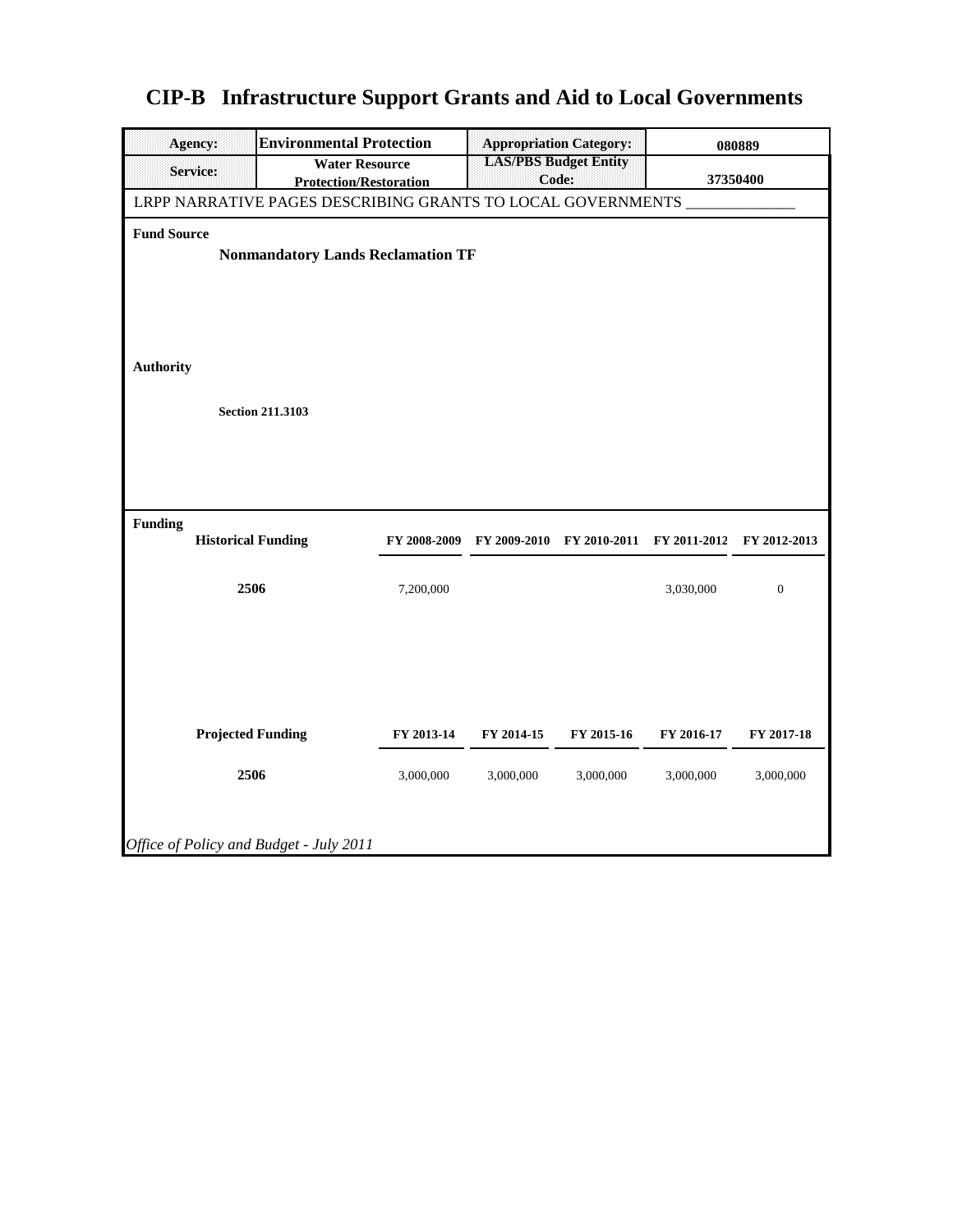|  |  | <b>CIP-B</b> Infrastructure Support Grants and Aid to Local Governments |  |  |  |  |  |
|--|--|-------------------------------------------------------------------------|--|--|--|--|--|
|--|--|-------------------------------------------------------------------------|--|--|--|--|--|

| Agency:                   | <b>Environmental Protection</b>                                                                | <b>Appropriation Category:</b> |                                        | 140131                                            |               |               |  |  |  |  |
|---------------------------|------------------------------------------------------------------------------------------------|--------------------------------|----------------------------------------|---------------------------------------------------|---------------|---------------|--|--|--|--|
| Service:                  | <b>Water Resource</b><br><b>Protection/Restoration</b>                                         |                                |                                        | <b>LAS/PBS Budget Entity</b><br>Code:<br>37350400 |               |               |  |  |  |  |
|                           | LRPP NARRATIVE PAGES DESCRIBING GRANTS TO LOCAL GOVERNMENTS                                    |                                |                                        |                                                   |               |               |  |  |  |  |
| <b>Fund Source</b>        |                                                                                                |                                |                                        |                                                   |               |               |  |  |  |  |
|                           | WASTEWATER TREATMENT & STORMWATER MGT REV LOAN TF (2661)<br><b>GENERAL REVENUE FUND (1000)</b> |                                |                                        |                                                   |               |               |  |  |  |  |
|                           |                                                                                                |                                |                                        |                                                   |               |               |  |  |  |  |
|                           |                                                                                                |                                |                                        |                                                   |               |               |  |  |  |  |
|                           |                                                                                                |                                |                                        |                                                   |               |               |  |  |  |  |
| <b>Authority</b>          |                                                                                                |                                |                                        |                                                   |               |               |  |  |  |  |
|                           | 403.8532                                                                                       |                                |                                        |                                                   |               |               |  |  |  |  |
|                           |                                                                                                |                                |                                        |                                                   |               |               |  |  |  |  |
|                           |                                                                                                |                                |                                        |                                                   |               |               |  |  |  |  |
|                           |                                                                                                |                                |                                        |                                                   |               |               |  |  |  |  |
| <b>Funding</b>            |                                                                                                |                                |                                        |                                                   |               |               |  |  |  |  |
| <b>Historical Funding</b> |                                                                                                |                                | FY 2008-2009 \ FY 2009-2010            | FY 2010-2011                                      | FY 2011-2012  | FY 2012-2013  |  |  |  |  |
| 2661                      |                                                                                                | 110,570,000                    | 66,100,000                             | 157,780,534                                       | \$159,221,262 | \$125,682,672 |  |  |  |  |
| 1000<br>2193              |                                                                                                | 7,200,000                      | $\overline{0}$                         | 4,500,000                                         | \$13,755,200  |               |  |  |  |  |
| 2423                      |                                                                                                |                                |                                        | 9,300,000                                         |               | \$6,138,000   |  |  |  |  |
|                           |                                                                                                |                                |                                        |                                                   |               |               |  |  |  |  |
|                           |                                                                                                |                                |                                        |                                                   |               |               |  |  |  |  |
| <b>Projected Funding</b>  |                                                                                                |                                | FY 2013-2014 FY 2014-2015 FY 2015-2016 |                                                   | FY 2016-2017  | FY 2017-2018  |  |  |  |  |
| 2661                      |                                                                                                |                                | \$133,385,630 \$133,385,630            | \$133,385,630                                     | \$133,385,630 | \$133,385,630 |  |  |  |  |
| 1000                      |                                                                                                | \$9,327,640                    | \$9,327,640                            | \$9,327,640                                       | \$9,327,640   | \$9,327,640   |  |  |  |  |
|                           |                                                                                                |                                |                                        |                                                   |               |               |  |  |  |  |
|                           |                                                                                                |                                |                                        |                                                   |               |               |  |  |  |  |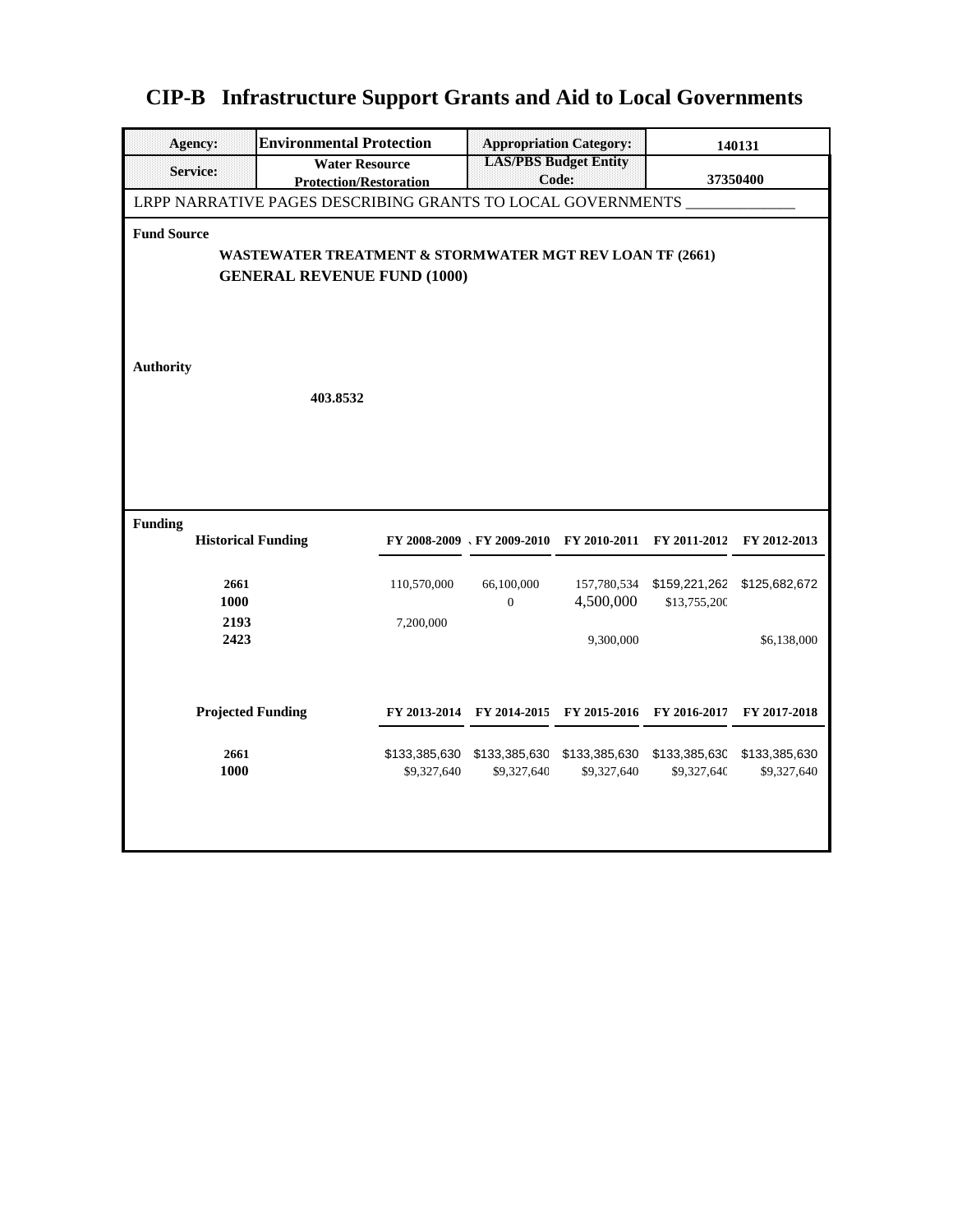| <b>Agency:</b>                                                                        | <b>Environmental Protection</b>                             | <b>Appropriation Category:</b> | 140129                                |              |              |                 |  |  |
|---------------------------------------------------------------------------------------|-------------------------------------------------------------|--------------------------------|---------------------------------------|--------------|--------------|-----------------|--|--|
| <b>Service:</b>                                                                       | <b>Water Resource</b><br><b>Protection/Restoration</b>      |                                | <b>19AS/PBS Budget Bully</b><br>Code: |              | 37350400     |                 |  |  |
|                                                                                       | LRPP NARRATIVE PAGES DESCRIBING GRANTS TO LOCAL GOVERNMENTS |                                |                                       |              |              |                 |  |  |
| <b>Fund Source</b>                                                                    |                                                             |                                |                                       |              |              |                 |  |  |
| DRINKING WATER REVOLVING LOAN TRUST FUND (2044)<br><b>GENERAL REVENUE FUND (1000)</b> |                                                             |                                |                                       |              |              |                 |  |  |
|                                                                                       |                                                             |                                |                                       |              |              |                 |  |  |
|                                                                                       |                                                             |                                |                                       |              |              |                 |  |  |
| <b>Authority</b>                                                                      |                                                             |                                |                                       |              |              |                 |  |  |
|                                                                                       |                                                             |                                |                                       |              |              |                 |  |  |
|                                                                                       | F.S. 403.8532                                               |                                |                                       |              |              |                 |  |  |
|                                                                                       |                                                             |                                |                                       |              |              |                 |  |  |
|                                                                                       |                                                             |                                |                                       |              |              |                 |  |  |
|                                                                                       |                                                             |                                |                                       |              |              |                 |  |  |
| <b>Funding</b><br><b>Historical Funding</b>                                           |                                                             | FY 2008-2009                   | FY 2009-2010                          | FY 2010-2011 | FY 2011-2012 | FY 2012-2013    |  |  |
|                                                                                       |                                                             |                                |                                       |              |              |                 |  |  |
| 2044                                                                                  |                                                             | 57,290,000                     | 27,000,000                            | 88,454,969   | \$81,983,703 | \$64,642,516    |  |  |
| 1000<br>2408                                                                          |                                                             | 7,400,000                      |                                       | 4,500,000    | \$8,863,200  |                 |  |  |
| 2423                                                                                  |                                                             |                                |                                       | 6,700,000    |              | 3,437,200<br>\$ |  |  |
|                                                                                       |                                                             |                                |                                       |              |              |                 |  |  |
| <b>Projected Funding</b>                                                              |                                                             | FY 2013-2014                   | FY 2014-15                            | FY 2015-16   | FY 2016-17   | FY 2017-18      |  |  |
|                                                                                       |                                                             |                                |                                       |              |              |                 |  |  |
| 2044                                                                                  |                                                             | \$69,768,058                   | \$69,768,058                          | \$69,768,058 | \$69,768,058 | \$69,768,058    |  |  |
| 1000                                                                                  |                                                             | \$3,160,100                    | \$3,160,100                           | \$3,160,100  | \$3,160,100  | \$3,160,100     |  |  |
|                                                                                       |                                                             |                                |                                       |              |              |                 |  |  |
|                                                                                       |                                                             |                                |                                       |              |              |                 |  |  |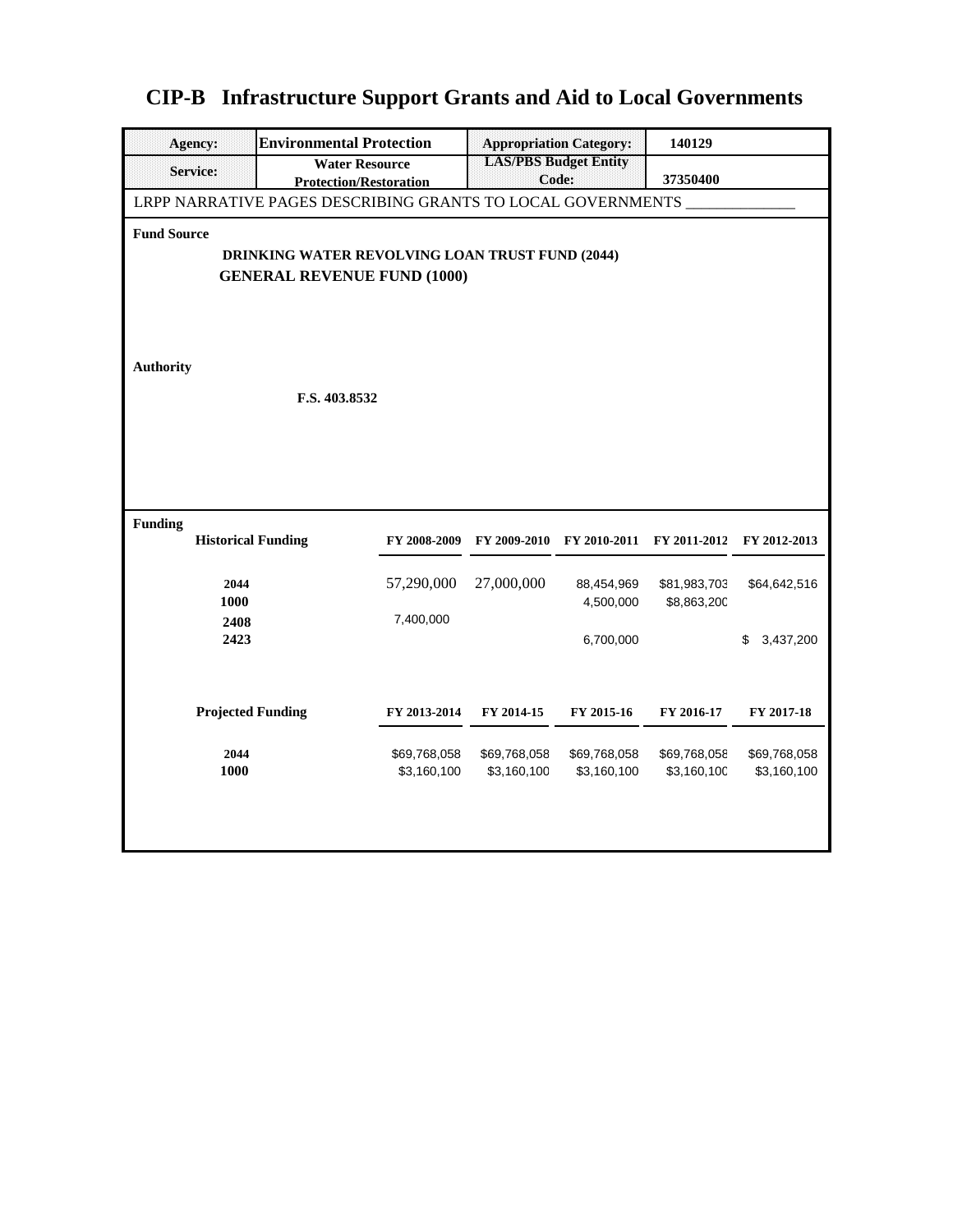| <b>Agency:</b>                                              | <b>Environmental Protection</b>                        |              |                                       | <b>Appropriation Category:</b> | 140076                    |              |  |  |  |
|-------------------------------------------------------------|--------------------------------------------------------|--------------|---------------------------------------|--------------------------------|---------------------------|--------------|--|--|--|
| <b>Service:</b>                                             | <b>Water Resource</b><br><b>Protection/Restoration</b> |              | <b>19AS/PBS Budget Butty</b><br>Code: |                                | 37350400                  |              |  |  |  |
| LRPP NARRATIVE PAGES DESCRIBING GRANTS TO LOCAL GOVERNMENTS |                                                        |              |                                       |                                |                           |              |  |  |  |
| <b>Fund Source</b>                                          |                                                        |              |                                       |                                |                           |              |  |  |  |
|                                                             | Federal Grants TF (2261)                               |              |                                       |                                |                           |              |  |  |  |
|                                                             | <b>Grants and Donations TF (2339)</b>                  |              |                                       |                                |                           |              |  |  |  |
|                                                             | <b>Water Quality Assurance TF (2780)</b>               |              |                                       |                                |                           |              |  |  |  |
|                                                             |                                                        |              |                                       |                                |                           |              |  |  |  |
| <b>Authority</b>                                            |                                                        |              |                                       |                                |                           |              |  |  |  |
|                                                             | 403.1832                                               |              |                                       |                                |                           |              |  |  |  |
|                                                             |                                                        |              |                                       |                                |                           |              |  |  |  |
|                                                             |                                                        |              |                                       |                                |                           |              |  |  |  |
|                                                             |                                                        |              |                                       |                                |                           |              |  |  |  |
|                                                             |                                                        |              |                                       |                                |                           |              |  |  |  |
|                                                             |                                                        |              |                                       |                                |                           |              |  |  |  |
| <b>Funding</b><br><b>Historical Funding</b>                 |                                                        | FY 2008-2009 | FY 2009-2010                          |                                | FY 2010-2011 FY 2011-2012 | FY 2012-2013 |  |  |  |
|                                                             |                                                        |              |                                       |                                |                           |              |  |  |  |
| 2339                                                        |                                                        | 500,000      | 500,000                               | 500,000                        | 500,000                   | 500,000      |  |  |  |
| 2261                                                        |                                                        |              | 4,500,000                             | 4,500,000                      | 4,500,000                 | 4,500,000    |  |  |  |
| 2780                                                        |                                                        | 4,500,000    |                                       |                                |                           |              |  |  |  |
|                                                             |                                                        |              |                                       |                                |                           |              |  |  |  |
|                                                             |                                                        |              |                                       |                                |                           |              |  |  |  |
| <b>Projected Funding</b>                                    |                                                        |              |                                       |                                |                           |              |  |  |  |
|                                                             |                                                        |              | FY 2013-2014 FY 2014-2015             | FY 2015-2016                   | FY 2016-2017              | FY 2017-2018 |  |  |  |
| 2339                                                        |                                                        | 0            | 0                                     | 0                              | 0                         | 0            |  |  |  |
| 2261                                                        |                                                        | 2,000,000    | 2,000,000                             | 2,000,000                      | 2,000,000                 | 2,000,000    |  |  |  |
|                                                             |                                                        |              |                                       |                                |                           |              |  |  |  |
|                                                             |                                                        |              |                                       |                                |                           |              |  |  |  |
| Office of Policy and Budget - July 2011                     |                                                        |              |                                       |                                |                           |              |  |  |  |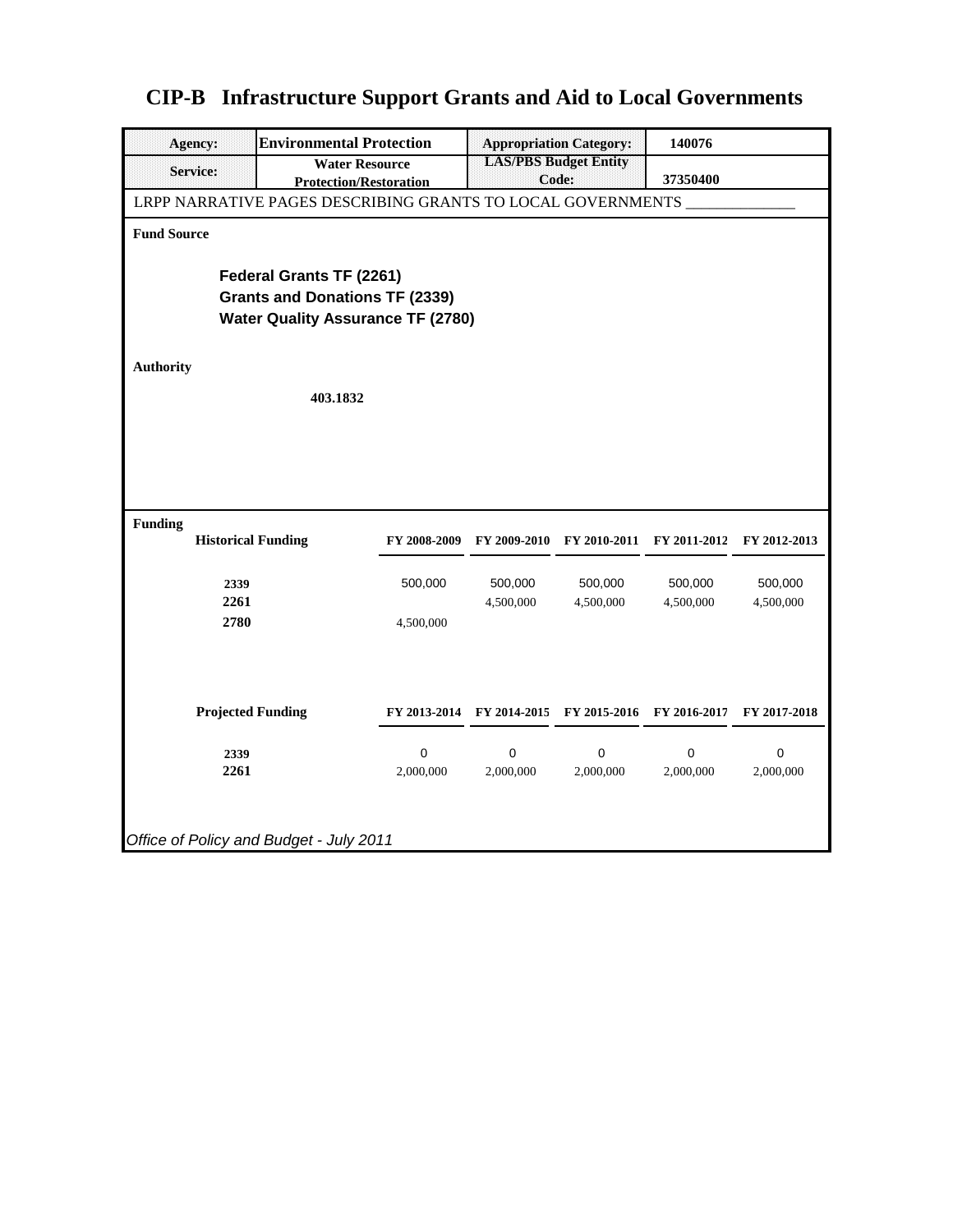| <b>Agency:</b>                                              | <b>Environmental Protection</b>                        |              |                                       | <b>Appropriation Category:</b> | 140076       |              |  |  |
|-------------------------------------------------------------|--------------------------------------------------------|--------------|---------------------------------------|--------------------------------|--------------|--------------|--|--|
| <b>Service:</b>                                             | <b>Water Resource</b><br><b>Protection/Restoration</b> |              | <b>19AS/PBS Budget Bully</b><br>Code: |                                | 37350400     |              |  |  |
| LRPP NARRATIVE PAGES DESCRIBING GRANTS TO LOCAL GOVERNMENTS |                                                        |              |                                       |                                |              |              |  |  |
| <b>Fund Source</b>                                          |                                                        |              |                                       |                                |              |              |  |  |
|                                                             | Federal Grants TF (2261)                               |              |                                       |                                |              |              |  |  |
|                                                             | <b>Grants and Donations TF (2339)</b>                  |              |                                       |                                |              |              |  |  |
|                                                             | <b>Water Quality Assurance TF (2780)</b>               |              |                                       |                                |              |              |  |  |
|                                                             |                                                        |              |                                       |                                |              |              |  |  |
| <b>Authority</b>                                            |                                                        |              |                                       |                                |              |              |  |  |
|                                                             | 403.1832                                               |              |                                       |                                |              |              |  |  |
|                                                             |                                                        |              |                                       |                                |              |              |  |  |
|                                                             |                                                        |              |                                       |                                |              |              |  |  |
|                                                             |                                                        |              |                                       |                                |              |              |  |  |
|                                                             |                                                        |              |                                       |                                |              |              |  |  |
| <b>Funding</b>                                              |                                                        |              |                                       |                                |              |              |  |  |
| <b>Historical Funding</b>                                   |                                                        | FY 2008-2009 | FY 2009-2010                          | FY 2010-2011                   | FY 2011-2012 | FY 2012-2013 |  |  |
|                                                             |                                                        |              |                                       |                                |              |              |  |  |
| 2339                                                        |                                                        | 500,000      | 500,000                               | 500,000                        | 500,000      | 500,000      |  |  |
| 2261<br>2780                                                |                                                        | 4,500,000    | 4,500,000                             | 4,500,000                      | 4,500,000    | 4,500,000    |  |  |
|                                                             |                                                        |              |                                       |                                |              |              |  |  |
|                                                             |                                                        |              |                                       |                                |              |              |  |  |
|                                                             |                                                        |              |                                       |                                |              |              |  |  |
| <b>Projected Funding</b>                                    |                                                        |              | FY 2013-2014 FY 2014-2015             | FY 2015-2016                   | FY 2016-2017 | FY 2017-2018 |  |  |
|                                                             |                                                        |              |                                       |                                |              |              |  |  |
| 2339                                                        |                                                        | 0            | 500,000                               | 500,000                        | 500,000      | 500,000      |  |  |
| 2261                                                        |                                                        | 2,000,000    | 4,500,000                             | 4,500,000                      | 4,500,000    | 4,500,000    |  |  |
|                                                             |                                                        |              |                                       |                                |              |              |  |  |
|                                                             |                                                        |              |                                       |                                |              |              |  |  |
| Office of Policy and Budget - July 2011                     |                                                        |              |                                       |                                |              |              |  |  |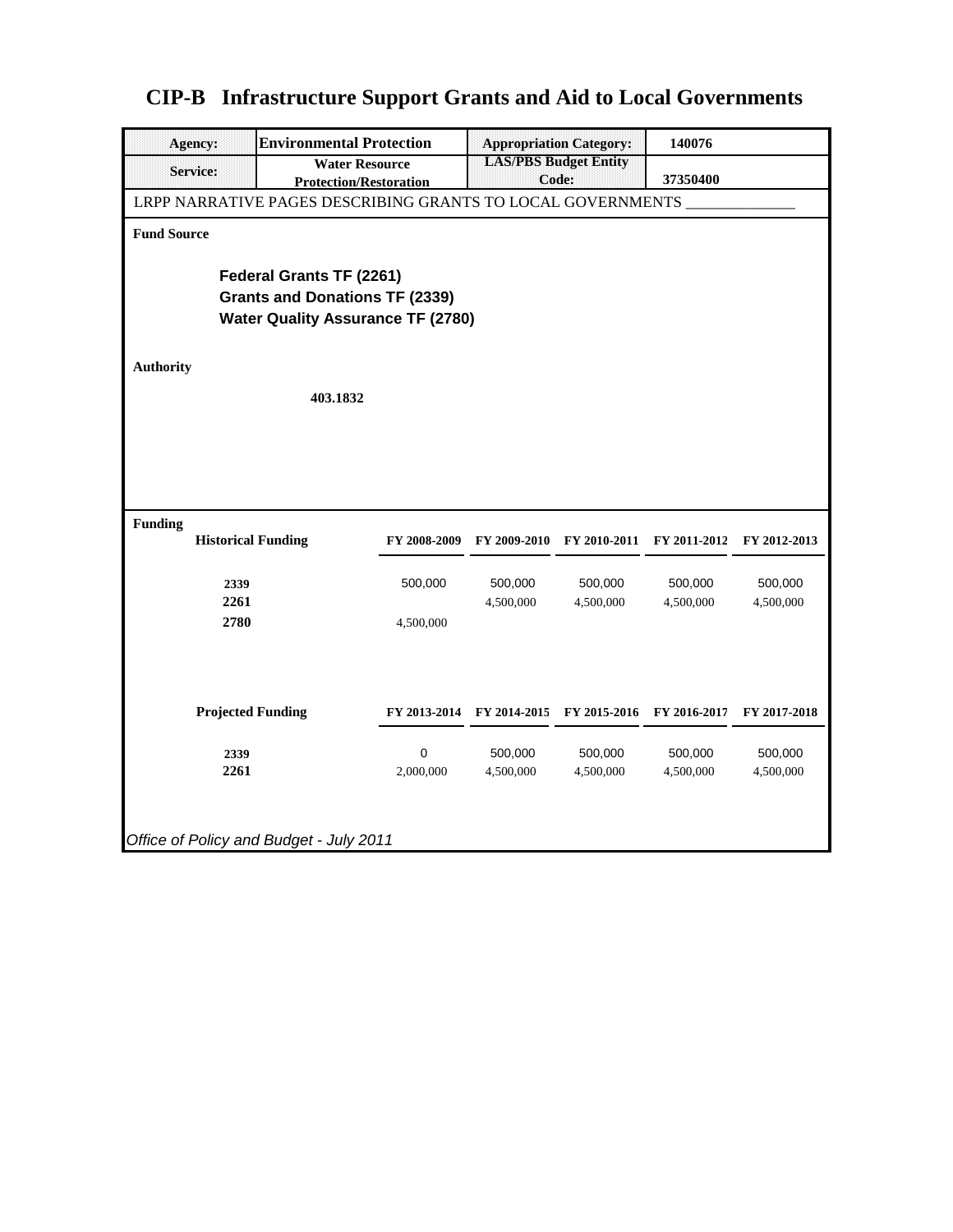| Agency:                                                                                                                                                                                                                   | <b>Environmental Protection</b>                        |                          |                              | <b>Appropriation Category:</b> | 143276       |              |  |
|---------------------------------------------------------------------------------------------------------------------------------------------------------------------------------------------------------------------------|--------------------------------------------------------|--------------------------|------------------------------|--------------------------------|--------------|--------------|--|
| <b>Service:</b>                                                                                                                                                                                                           | <b>Water Resource</b><br><b>Protection/Restoration</b> |                          | <b>LAS/PBS Budget Entity</b> | Code:                          | 37350400     |              |  |
|                                                                                                                                                                                                                           |                                                        |                          |                              |                                |              |              |  |
| LRPP NARRATIVE PAGES DESCRIBING GRANTS TO LOCAL GOVERNMENTS<br><b>Fund Source</b><br><b>GRANTS AND DONATIONS TF (2339)</b><br>Water Protection & Sustainability Program Trust Fund (2603)<br><b>Authority</b><br>403.1838 |                                                        |                          |                              |                                |              |              |  |
| <b>Funding</b><br><b>Historical Funding</b>                                                                                                                                                                               |                                                        | FY 2008-2009             | FY 2009-2010                 | FY 2010-2011                   | FY 2011-2012 | FY 2012-2013 |  |
| 2339<br>2603<br>2261                                                                                                                                                                                                      |                                                        | 10,300,000<br>10,000,000 | 13,600,000                   | 13,600,000                     | 16,600,000   | 17,350,000   |  |
| <b>Projected Funding</b>                                                                                                                                                                                                  |                                                        |                          | FY 2013-2014 FY 2014-2015    | FY 2015-2016                   | FY 2016-2017 | FY 2017-2018 |  |
| 2261                                                                                                                                                                                                                      |                                                        | 23,301,810               | 23,301,810                   | 23,301,810                     | 23,301,810   | 23,301,810   |  |
| Office of Policy and Budget - July 2011                                                                                                                                                                                   |                                                        |                          |                              |                                |              |              |  |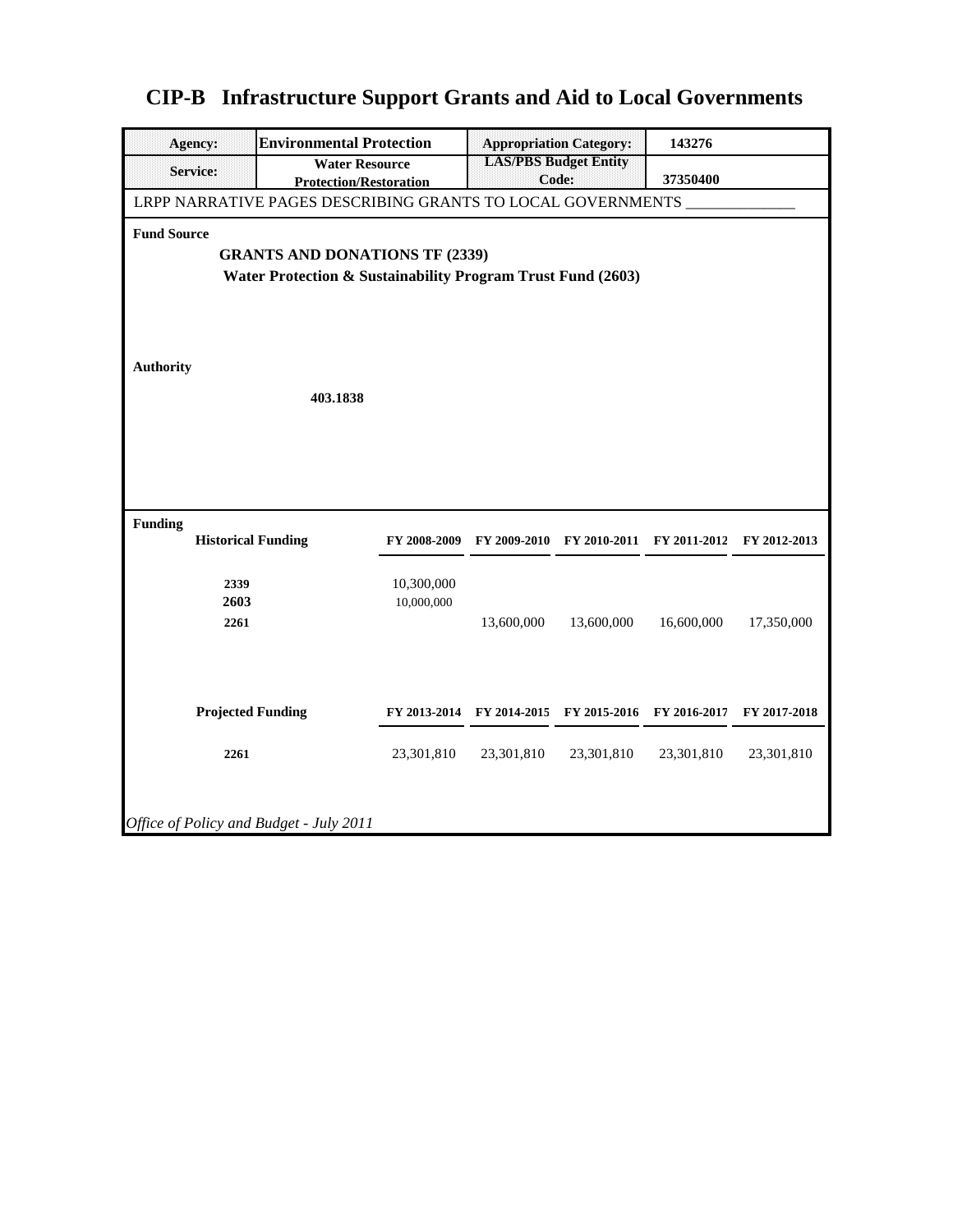|  | <b>CIP-B</b> Infrastructure Support Grants and Aid to Local Governments |  |  |  |
|--|-------------------------------------------------------------------------|--|--|--|
|--|-------------------------------------------------------------------------|--|--|--|

| <b>Environmental Protection</b><br><b>Agency:</b>           |                           |                                       | <b>Appropriation Category:</b> | 140134                    |                           |  |  |  |
|-------------------------------------------------------------|---------------------------|---------------------------------------|--------------------------------|---------------------------|---------------------------|--|--|--|
| Service:<br>Waste Management                                |                           | <b>LAS/PBS Budget Entity</b><br>Code: |                                | 37450300                  |                           |  |  |  |
| LRPP NARRATIVE PAGES DESCRIBING GRANTS TO LOCAL GOVERNMENTS |                           |                                       |                                |                           |                           |  |  |  |
| Fund Source Solid Waste Management Trust Fund               |                           |                                       |                                |                           |                           |  |  |  |
| <b>Authority</b><br>CH.403.7095, F.S.                       |                           |                                       |                                |                           |                           |  |  |  |
| <b>Funding</b><br><b>Historical Funding</b>                 | FY 2008-09                | FY 2009-10                            | FY 2010-11                     | FY 2011-12                | FY 2012-13                |  |  |  |
|                                                             | \$14,839,054              | \$2,400,000                           | \$2,400,000                    | \$2,400,000               | \$2,400,000               |  |  |  |
| <b>Projected Funding</b>                                    | FY 2013-14<br>\$2,400,000 | FY 2014-15<br>\$2,400,000             | FY 2015-16<br>\$2,400,000      | FY 2016-17<br>\$2,400,000 | FY 2017-18<br>\$2,400,000 |  |  |  |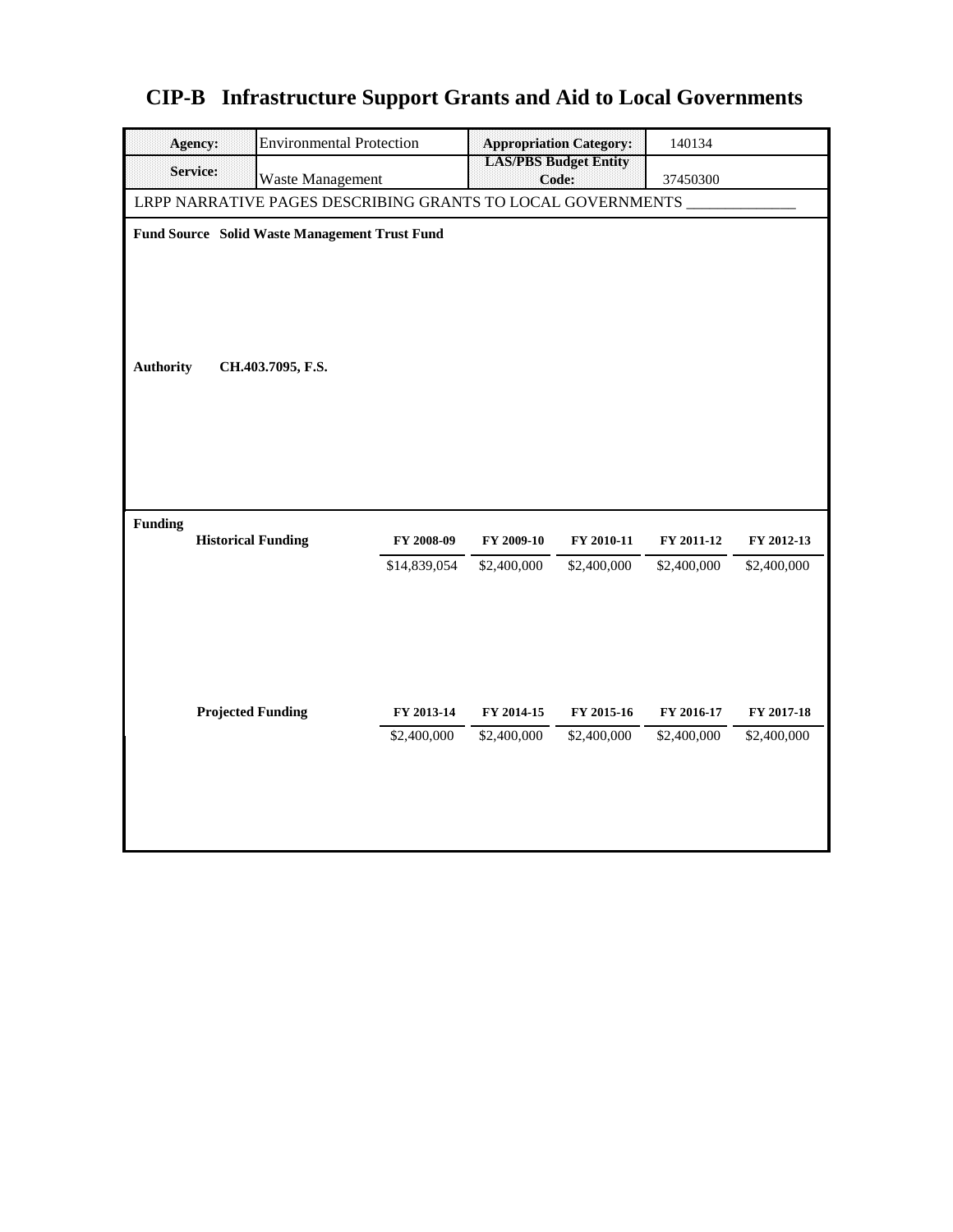| <b>Agency:</b>     | Dept of Environmental Protection                                                        |              |                                    | <b>Appropriation Category:</b> | 140001       |              |  |  |
|--------------------|-----------------------------------------------------------------------------------------|--------------|------------------------------------|--------------------------------|--------------|--------------|--|--|
| <b>Service:</b>    | <b>State Park Operations</b>                                                            |              | <b>LAS/PBS Budget Entity Code:</b> |                                | 37500300     |              |  |  |
|                    | LRPP NARRATIVE PAGES DESCRIBING GRANTS TO LOCAL GOVERNMENTS                             |              |                                    |                                |              |              |  |  |
| <b>Fund Source</b> | 2619 Federal Grants Trust Fund                                                          |              |                                    |                                |              |              |  |  |
|                    |                                                                                         |              |                                    |                                |              |              |  |  |
| <b>Authority</b>   | Land and Water Conservation Grants to Local governments. Chapter 375, Florida Statutes. |              |                                    |                                |              |              |  |  |
|                    |                                                                                         |              |                                    |                                |              |              |  |  |
|                    |                                                                                         |              |                                    |                                |              |              |  |  |
|                    |                                                                                         |              |                                    |                                |              |              |  |  |
|                    |                                                                                         |              |                                    |                                |              |              |  |  |
|                    |                                                                                         |              |                                    |                                |              |              |  |  |
| <b>Funding</b>     |                                                                                         |              |                                    |                                |              |              |  |  |
|                    | <b>Historical Funding</b>                                                               | FY 2008-2009 | FY 2009-2010                       | FY 2010-2011                   | FY 2011-2012 | FY 2012-2013 |  |  |
|                    |                                                                                         | \$1,200,000  | \$1,000,000                        | \$1,200,000                    | \$2,096,222  | \$2,879,400  |  |  |
|                    |                                                                                         |              |                                    |                                |              |              |  |  |
|                    |                                                                                         |              |                                    |                                |              |              |  |  |
|                    |                                                                                         |              |                                    |                                |              |              |  |  |
|                    |                                                                                         |              |                                    |                                |              |              |  |  |
|                    | <b>Projected Funding</b>                                                                | FY 2013-14   | FY 2014-15                         | FY 2015-16                     | FY 2016-17   | FY 2017-18   |  |  |
|                    |                                                                                         | \$3,000,000  | \$3,000,000                        | \$3,000,000                    | \$3,000,000  | \$3,000,000  |  |  |
|                    |                                                                                         |              |                                    |                                |              |              |  |  |
|                    |                                                                                         |              |                                    |                                |              |              |  |  |
|                    |                                                                                         |              |                                    |                                |              |              |  |  |
|                    |                                                                                         |              |                                    |                                |              |              |  |  |